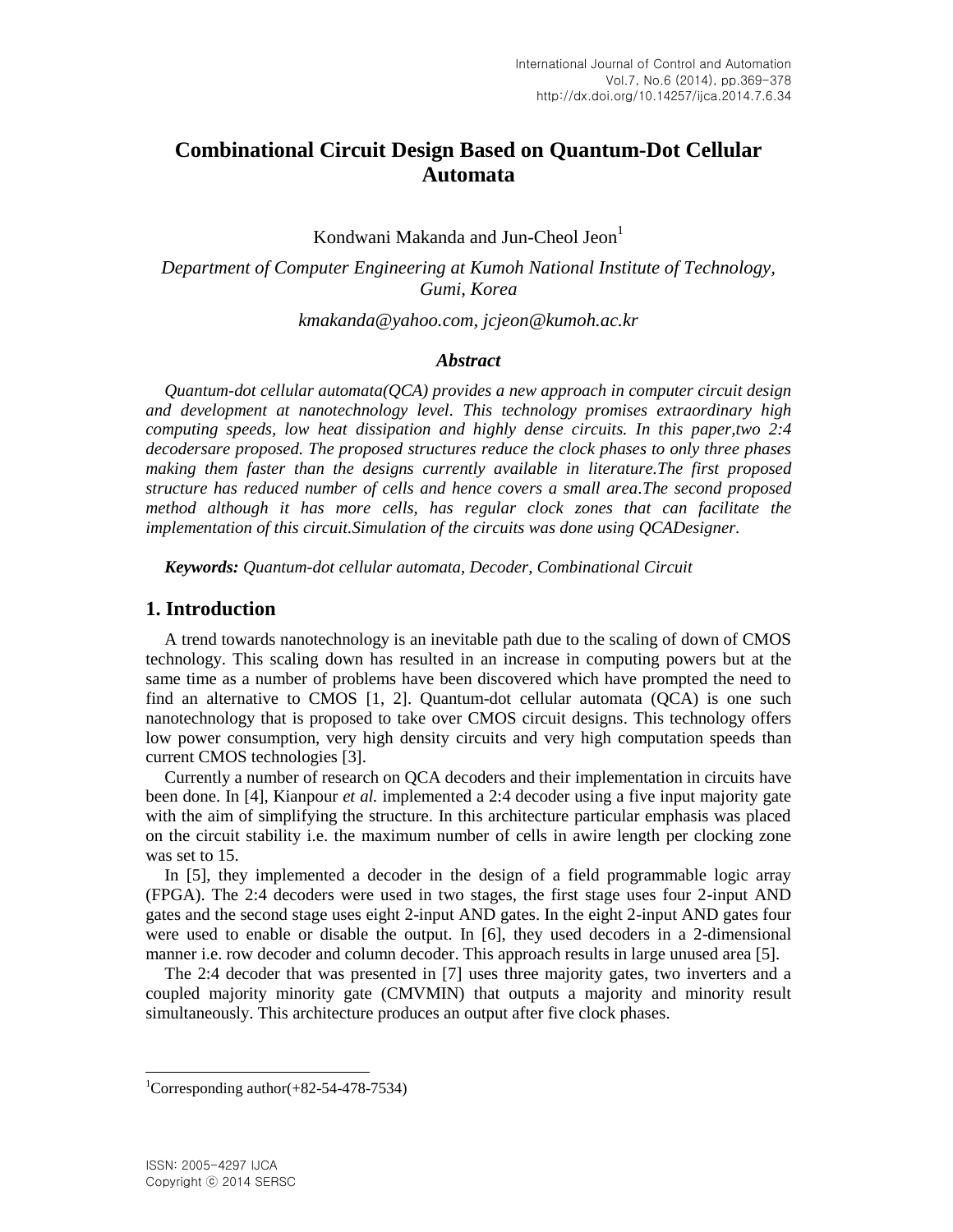The organization of this paper is as follows, in Section 2, QCA preliminaries are discussed, in Section 3, proposed QCA decoders are presented, simulation and analysis are given in Section 3 and finally Section 5 provides the conclusion.

# **2. QCA Preliminaries**

### **2.1 QCA Basics**

The basic building block of QCA is a cell. The cell is made up of 4 dots and two electrons. The electrons can tunnel around the cell but they cannot tunnel outside the cell.These electrons repel each other due to Coulombic interaction and occupy two opposite sites. This gives the cells stable states. Logical '0' and logical '1' can be realized using this cell as Figure 1shows (polarization  $p=-1$  and polarization  $p=+1$  respectively) in their ground state position [8, 9, 10].



### **Figure 1. Ground State Electrons and their Polarization, where Polarization** *p***=- 1 Represents Logic "0" and Polarization** *p=***+1 is Logic "1"**

In QCA, wires can also be formed by arranging cells one after the other in line as in Figure 2(a). In QCA neighboring cells also influence each other. In the wire, signals propagate from the input (left hand side) to the output (right hand side) and the wire will have polarization of the input cell. Figure 2(b) shows an inverter chain. This chain is formed by aligning the quantum dots to be at 45 degrees. The value in an inverter chain changes from '1' to '0' and vice versa as it moves along the wire. Figure 2(c) shows the inverter gate. This inverts an input (*i.e.*, '1' to '0' and vice versa) as it moves in the gate. Lastly, Figure 2(d) shows the majority voting gate. This outputs the majority of the three input values A, B, C. Equation 1 gives the majority function of Figure 2(d) [11, 12].

$$
M(A, B, C) = AB + BC + AC \tag{1}
$$



**Figure 2. QCA Basic Structures (a)QCA Wire(b)Inverter Chain (c)Inverter Gate (d)Majority Gate**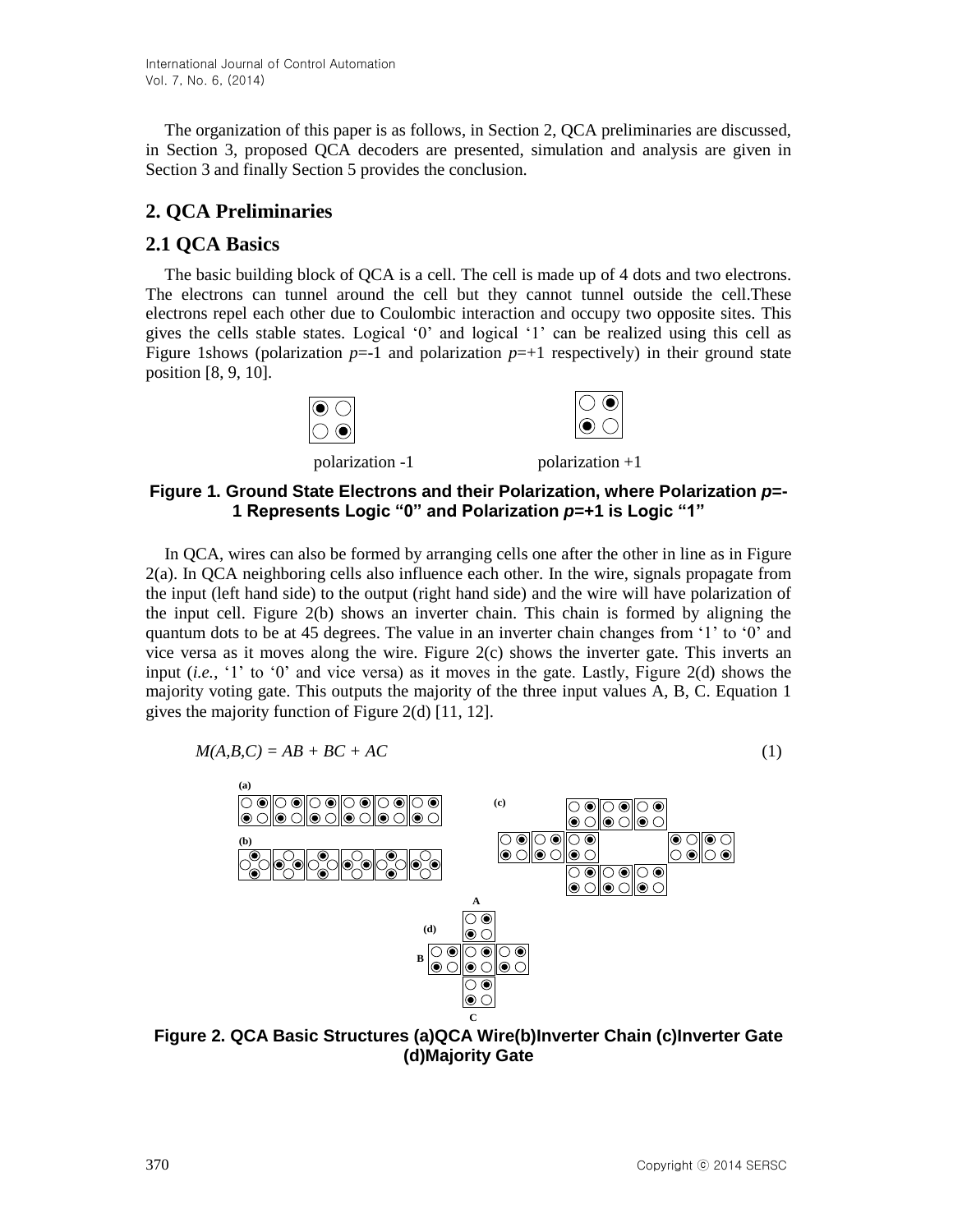Using the majority gate shown in Figure  $2(d)$ , an AND gate and an OR can be implemented. An AND gate can be implemented by fixing one of the input values to 0 and an OR gate can be implemented by fixing one of the input values to 1 [11]. This is important in the design of logical gates in QCA circuits.

### **2.2 QCA Clocking**

In QCA, the flow and direction of information is controlled by the clock signal. In total there are four clock phases which are shifted by 90 degrees from the previous clock phase [9]. The cells in QCA are assigned to one of the clocking regions. Each clock cycle is made up of four clock phases which are switch, hold, release and relax phases. In switch phase, the electrons are free to tunnel between the quantum-dots, this results in computations being performed and also data propagation.



**Figure 3. The Clocking Scheme in QCA Showing Four Phases and Four Phases of Operation of the QCA Cells in a Clock Cycle (a)QCA Four Phase Clocking Method (b)Actual QCA Operation in a Clock Cycle**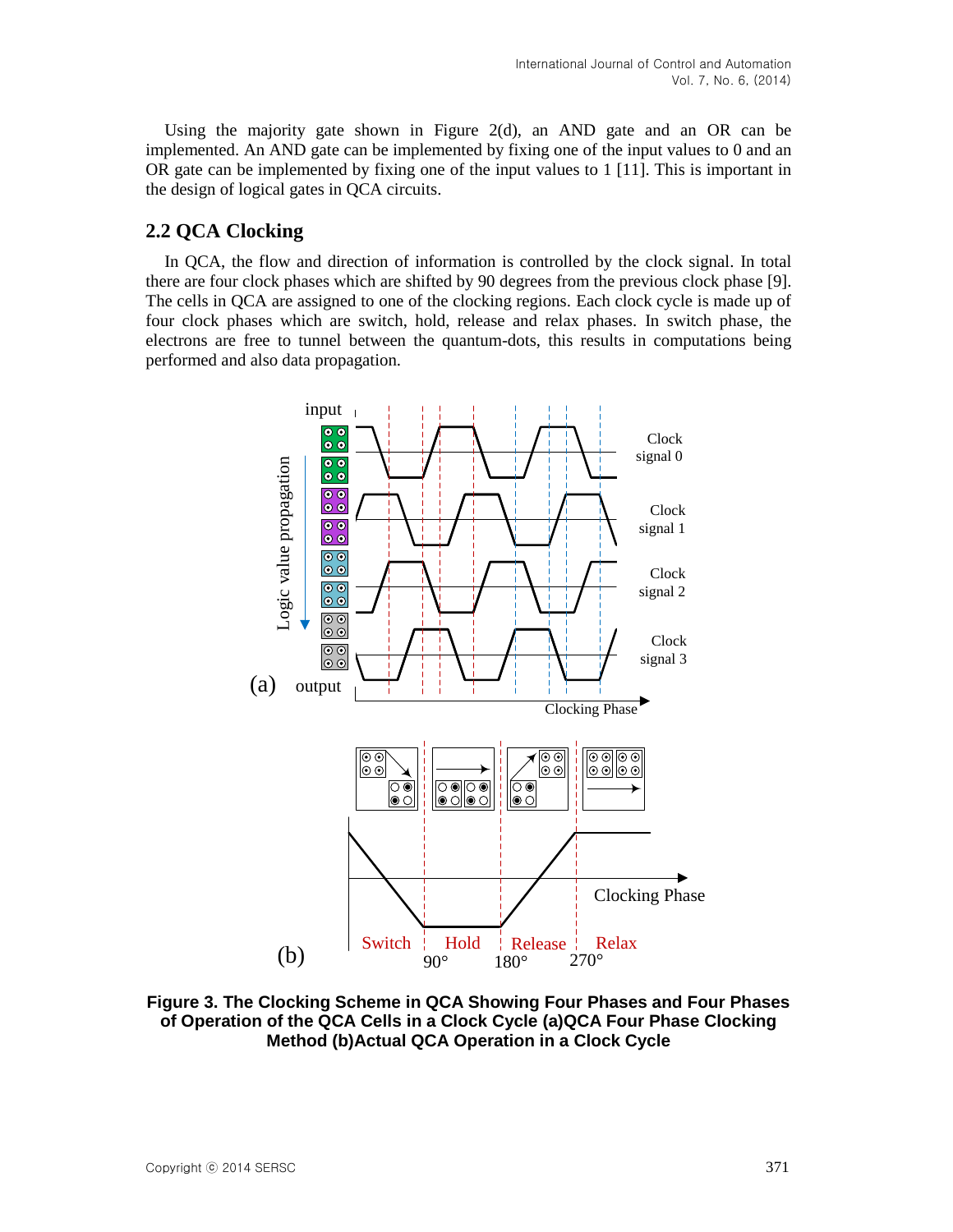In hold phase, the clock signal remains high thereby preventing tunneling of electrons and resulting in latching the information inside the cell. In release phase, the QCA cells start to lose their stored value, *i.e.*, becomes unpolarized. The last phase is the relax phase. In this phase, the QCA cells lose their value and become unpolarized [13].

### **3. Proposed Methods**

A decoder is a device that selects one out of several output lines when activated for output. Most decoders have *n*-inputs and  $2<sup>n</sup>$  outputs. Some decoders have an enable signal that selects the output line [14]. The block diagram for the 2:4 decoder is given in Figure 4. This diagram is made up of four AND gates and two inverters. The outputs Y0, Y1,Y2 and Y3 are produced to meet the equations (2) thru (5) below. Table 1 shows the truth table of an active high decoder of Figure 4 [14]. In this paper we proposeenable high decoders where the enable signal is assumed to be 1 or high. When using a decoder with enable high, the implementation of the actual enable signal in the circuit is ignored.

$$
YI = \overline{A}\overline{B}
$$
  
\n
$$
Y2 = \overline{A}B
$$
  
\n
$$
Y3 = A\overline{B}
$$
\n(2)  
\n(3)  
\n(3)  
\n(4)

$$
Y4 = AB \tag{5}
$$



**Figure 4. Block Diagram of an Active High 2:4 Decoder**

|  |  |  |  |  |  | Table 1. Truth Table of an Active High Decoder |
|--|--|--|--|--|--|------------------------------------------------|
|--|--|--|--|--|--|------------------------------------------------|

|   | ν | ν        | ν |   | 12 |
|---|---|----------|---|---|----|
| 0 |   |          |   | 3 |    |
|   |   | 0        | 0 |   |    |
|   | 0 | 1        | 0 |   | 0  |
|   | 0 | $\theta$ | 1 |   | Λ  |
|   |   |          | n |   |    |

The block diagram of the first proposed QCA structure is shown in Figure 5. In the block diagram, four AND gates and four inverter gates were used. The first proposed circuit is shown in Figure 6. This structure uses four majority gates and an inverter chain. Due to the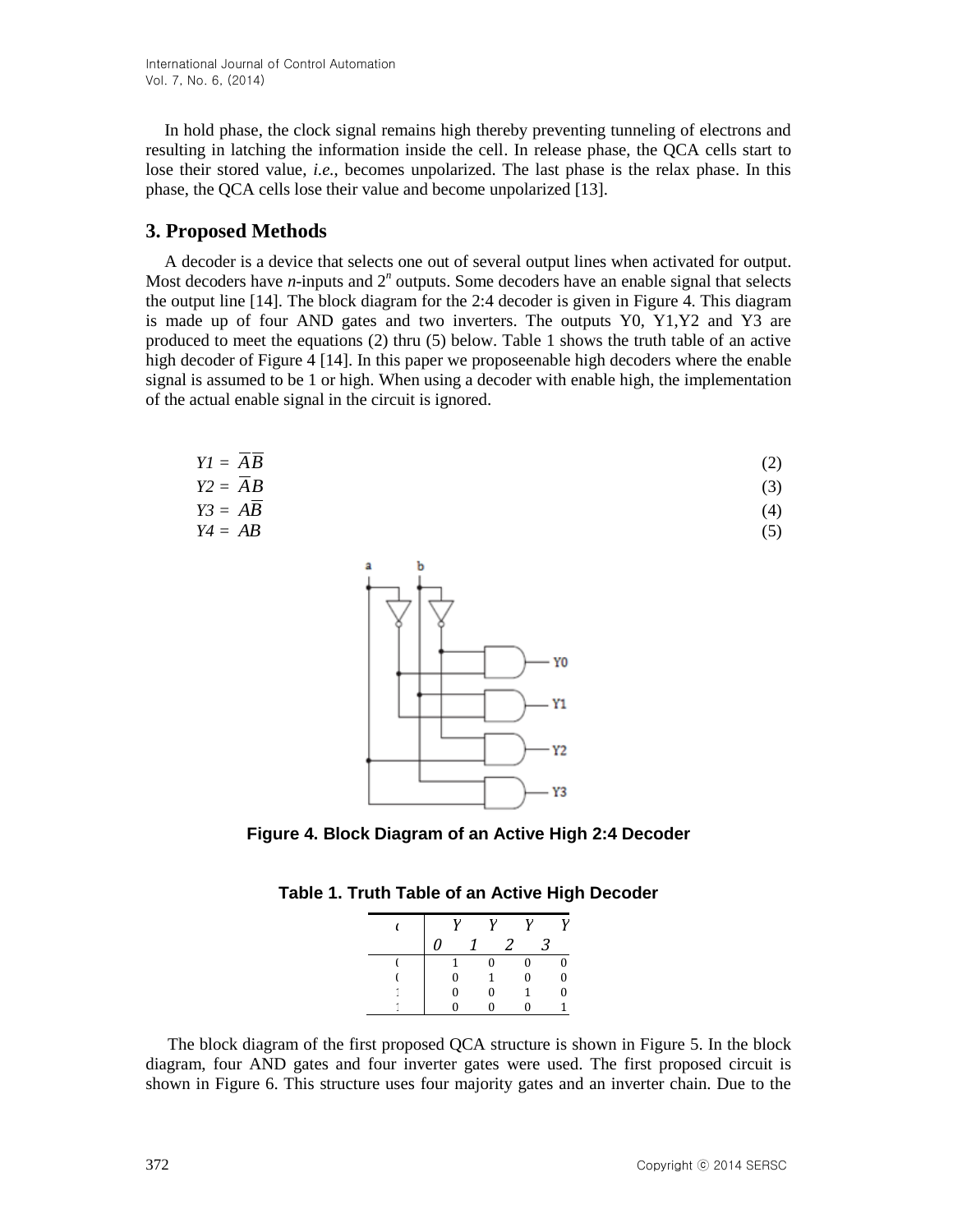behavior of the inverter chain, the purely inverter gates (like in Figure  $2(c)$ ) were not used. The inverter chain alternates the input signal from either 0 to 1 or vice versa as explained above. The layout of the circuit was done so that the outputs to the gates should meet equations (2) through (5) for each specific gate. The outputs for the decoder were placed outside of the main circuits to allow easy scalability and extension of the circuit.

The main advantage of the first proposed structure in Figure 6 is that, it has a fewer number of cells which results in reduced area and hence occupying a small area on the circuit. The second advantage is that the output is produced after three clock phases so that it makes the circuit faster and compact and also it is stable. The circuit was also designed to make sure that it is easy to extend with other circuits hence the outputs were arranged in the proper order.



**Figure 5. Block Diagram of the Proposed 2:4 Decoder**

The second proposed circuit is shown in Figure 8. This circuit was developed using a novel majority gate which was proposed in [15]. In this circuit, four AND gates were used and the inverter chain was used instead of the inverter gates. The most important thing about this circuit is that it has uniform clock zones in its column and hence making manufacturing of this circuit a reality although it has more number of cells than all the circuits presented [15].

#### **4. Simulation and Analysis**

The simulation of the circuits was done using QCADesigner tool [16]. This is a CAD tool designed to be specifically used in QCA logic design and simulation. All the cells in a QCA circuit are assigned to a particular clock. In QCADesigner, there are two simulation engines, the coherent vector simulation engine and the bistable simulation engine. The coherence vector simulation is based on a density matrix approach. This can perform time dependent simulation as well as modeling dissipative effects. The bistable simulation engine assumes that each cell is a simple two-state system [16]. In this paper we used the bistable approximation engine for simulation.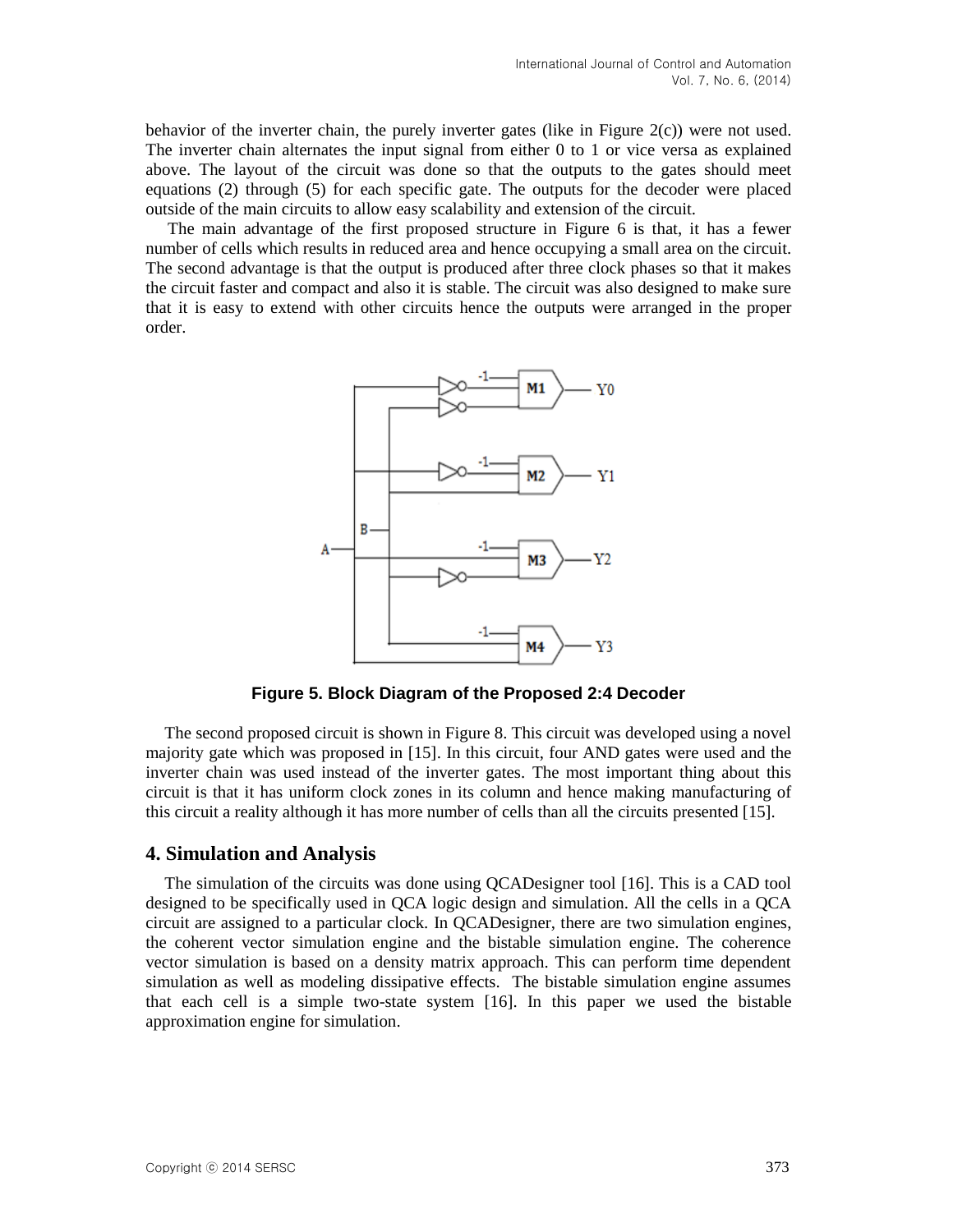

**Figure 6. First Proposed Circuit**

In QCADesigner, cells are assumed to have width and height of 18nm. The quantum-dots are also assumed to be 5nm in diameter and the cells are placed on a grid with center-tocenter distance of 20nm [17].

The simulation results for the proposed structures is shown in Figure 9. The simulation results show that the outputs are produced after three clock phases for our designs which is an improvement of Figure 8.This makes the proposed circuits faster. The results show a correct operation of the circuits. In Table 2, the comparisons between the two proposed methods and the proposal in [7] are given. The comparisons were based on the following criteria, the number of cells, the area covered, number of gates, regular clock zones and the number of clock phases.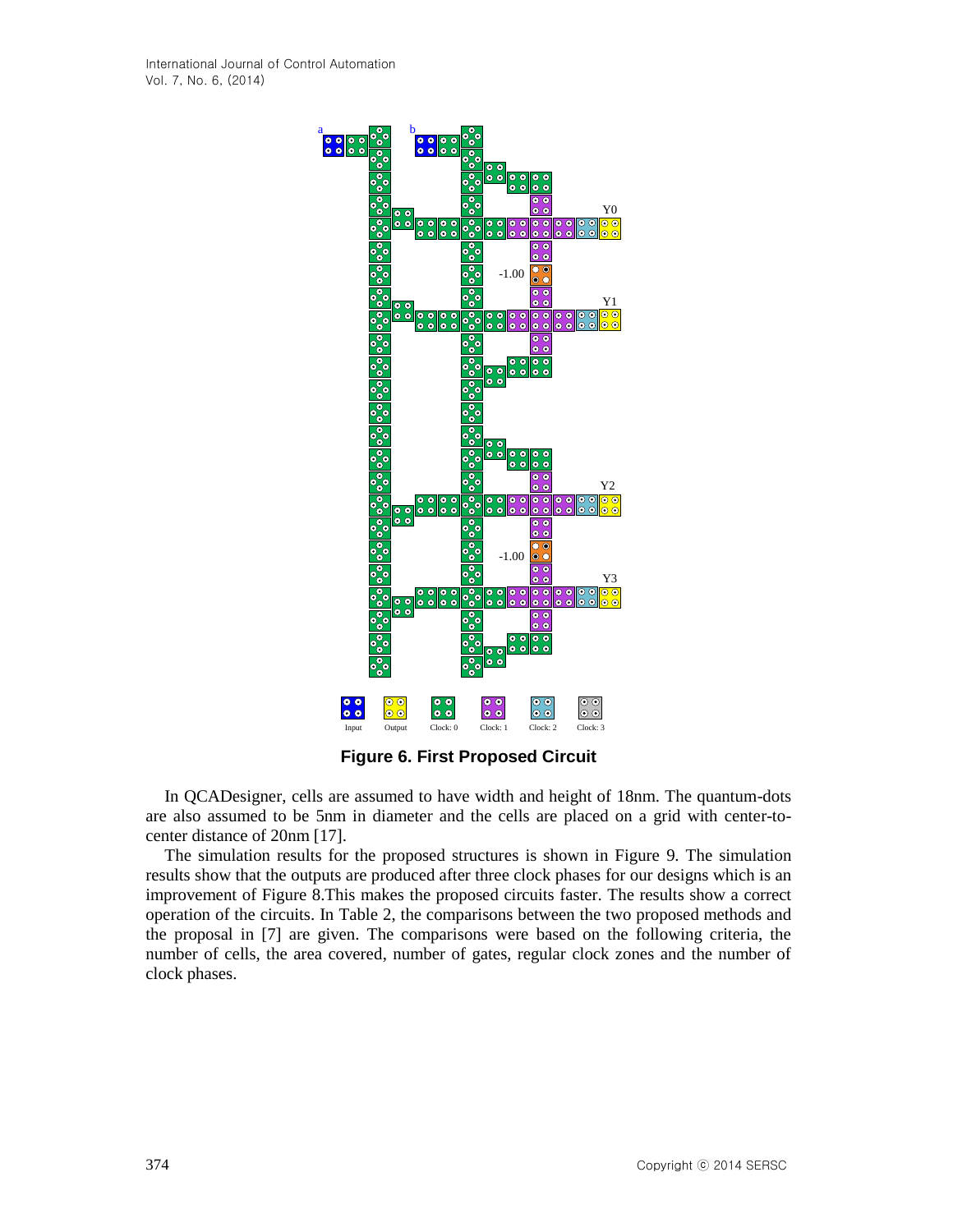







| Table 2. Comparison between the proposed methods and the proposal in [7] |  |  |  |  |  |  |
|--------------------------------------------------------------------------|--|--|--|--|--|--|
|--------------------------------------------------------------------------|--|--|--|--|--|--|

|                       | Proposed in | First proposal | Second proposal |  |  |
|-----------------------|-------------|----------------|-----------------|--|--|
|                       |             | Figure 6       | Figure 8        |  |  |
| Number of cells       | 139         | 110            |                 |  |  |
| Area covered $(nm^2)$ | 163, 592.00 | 129, 624.00    | 186, 872.00     |  |  |
| Number of gates       |             |                |                 |  |  |
| Number<br>clock       |             |                |                 |  |  |
| phases                |             |                |                 |  |  |
| Regular clock zone    | No          | No             | Yes             |  |  |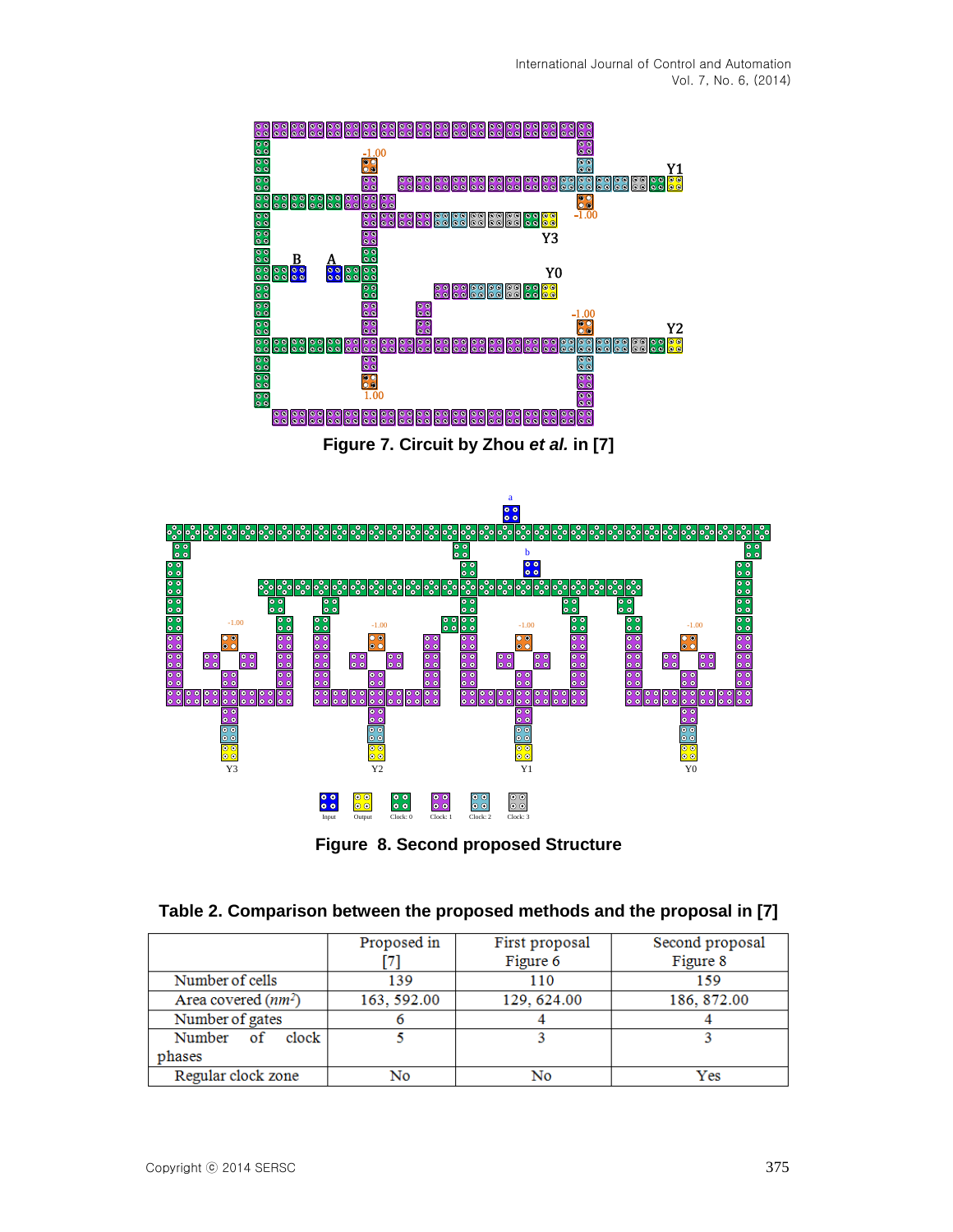Table 2 shows that the first proposed design has an improvement in terms of the number of cells used (110 cells) where as the proposal in [7] has 139 cells. This is an improvement of approximately 21 percent in cell reduction. From Table 2, the number of gates of two proposed designs have also been reduced to only 4 gates. This makes the proposed methods less complex in terms of design and implementation. The second method has one main advantage in having regular clock regions to facilitate actual manufacturing of the circuits and this can lead to improvements in many aspects of computing like [18].



**Figure 9. Simulation Results of the Proposed Designs in Figure 6 and Figure 8**

## **5. Conclusion**

In this paper, two 2:4 decoders have been proposed. Our proposals were simulated using QCADesigner and these circuits show an improvement in both area and time complexity. In terms of area complexity, the first proposed method has few numbers of cells and this reduction in number of cells makes it more compact and stable. The main reason for designing the second structure was to show that circuits that that have regular clock zones can also be designed and hence making manufacturing of the circuits possible. The improvements in the circuits have been done to make sure that the circuits are easily extended with other structures like RAM and help their performance.

### **Acknowledgements**

This research was supported by Basic Science Research Program through the National Research Foundation of Korea(NRF) funded by the Ministry of Science, ICT & Future Planning (2011- 0014977).

### **References**

[1] R. Compano, L. Molenkamp and D. J. Paul, "Technology Roadmap for Nanoelectronics", European Commission IST Programme, Future and Emerging Technologies, **(2000).**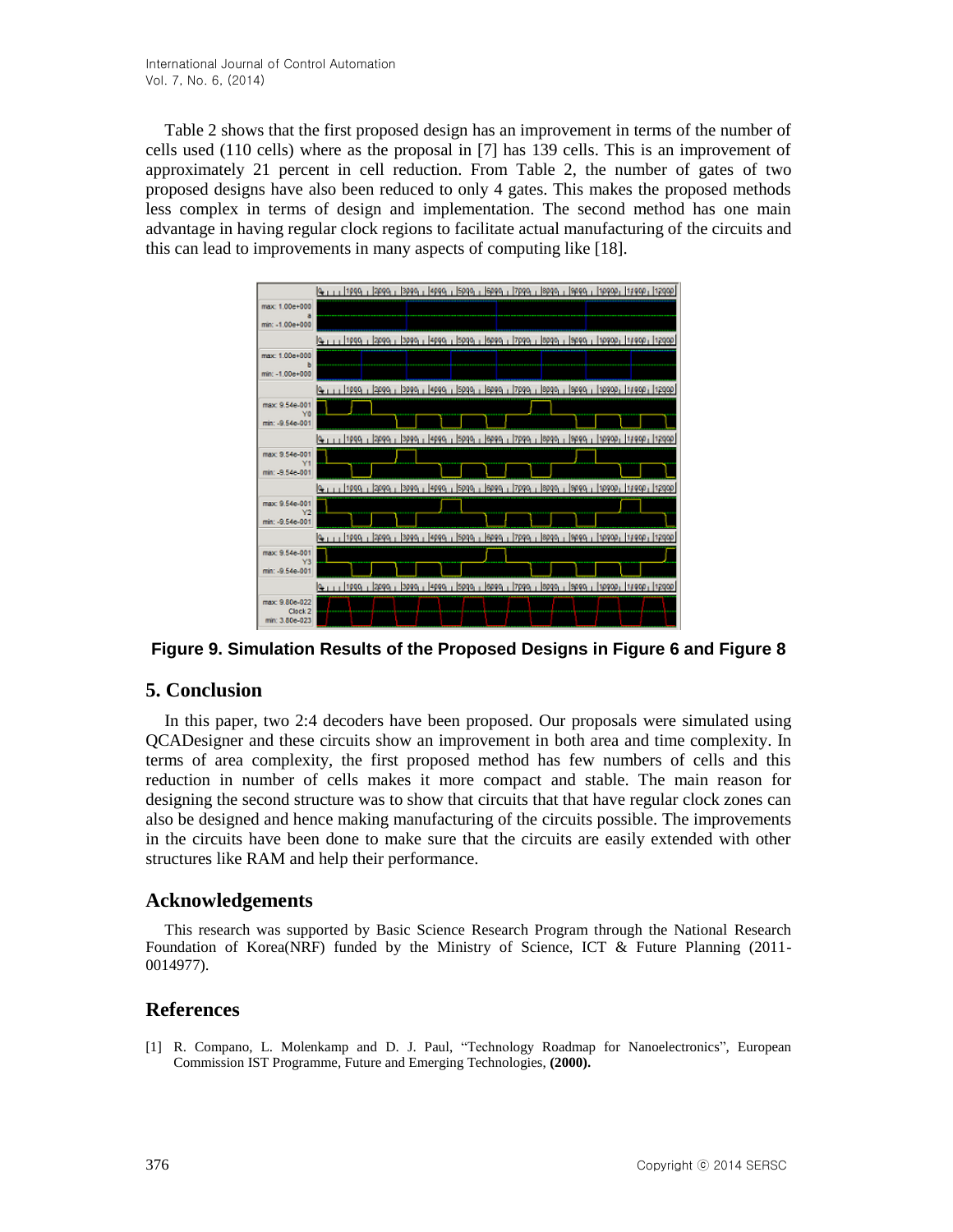- [2] N. Kumar, V. Kumar, "Gate Engineering on the Analog Performance of DM-DG MOSFETs with High K Dielectrics", IJAST, vol. 25, **(2010).**
- [3] M. Ottavi, S. Pontarelli, V. Vankamamidi, A. Salsano and F. Lombardi, "QCA memory with parallel read/serial write: design and analysis", IEE Proc.-Circuits Devices Syst, vol. 153, no. 3, **(2006).**
- [4] M. Kianpour and R. Sabbaghi-Nadooshan, "A novel Modular decoder implemented in Quantum-dot cellular automata (QCA)", IEEE, **(2011)**.
- [5] T. Lantz and E. Peskin, "A QCA Implementation of a Configurable Logic Block for an FPGA", IEEE, Reconfigurable Computing FPGA's, **(2006).**
- [6] C.C. Tung, R. B. Rungta and E. R. Peskin, "Simulation of a QCA-based CLB and a Multi-CLB Application", Field Programmable Technology, **(2009).**
- [7] R. Zhou, X. Xia, F. Wang, Y. Shi and H. Liao, "A logic circuit design of 2-4 decoder using Quantum cellular automata", Journal of Computational Information Systems, vol. 8, no. 8, **(2012)**.
- [8] S. Lent, P. D. Tougaw, W. Porod and G. H. Bernstein, "Quantum cellular automata", Nanotechnology, vol. 4, no. 1, **(1993)**.
- [9] C. S.Lent, P. D. Tougaw and W. Porod, "Bistable saturationin coupled quantum dots for quantum cellular automata", Appl. Phys. Lett, vol. 62, no. 7, **(1993)**.
- [10] T. V. Rao and S. Pathania, "The next generation computing brainwave-quantum computing", IJHIT, vol. 3, no. 4, **(2010).**
- [11] P. D. Tougaw and C. S. Lent, "Logical devices implemented using quantum cellular automata", Appl. Phys, vol. 75, no. 3, **(1994)**.
- [12] X. Z. Gao, Y. Wu, X. Huang and K. Zenger, "A Novel Cultural Quantum-behaved Particle Swarm Optimization Algorithm", IJHIT, vol. 5, no. 2, **(2012).**
- [13] B. Tasking and B. Hong, "Improving Line-Based QCA Memory Cell Design Through Dual Phase Clocking", IEEE Transaction on Very Large Scale Integration (VLSI) Systems, vol. 16, no. 12, **(2008).**
- [14] A. B. Marcovitz, "Introduction to Logic Design", McGraw-Hill, New York, (**2010**).
- [15] M. Janez, P. Pecar and M. Mraz, "Layout design of manufacturable quantum-dot cellular automata", Microelectronics Journal, vol. 43, (**2012).**
- [16] K. Walus, T. J. Dysart, G. A. Jullien and A. R. Budiman, "QCADesigner: A rapid design and simulation tool for Quantum-dot cellular automata", IEEE Trans. Nanotechnology, vol. 3, no. 1, **(2004)**.
- [17] H. Cho, "Adder Designs and Analyses for Quantum-Dot Cellular Automata", IEEE Transactions on Nanotechnology, vol. 6, no. 3, **(2007).**
- [18] G. Mogos, "A quantum way to data hiding", IJMUE, vol. 4, no. 2, **(2009).**

#### **Authors**



#### **Kondwani Makanda**

He received his B.S in mathematics and computer science from the University of Malawi in 2008. Currently, he is doing M.S. in computer engineering at Kumoh National Institute of Technology, Korea.His major research interests are in quantum cryptography and quantum cellular automata.



#### **Jun-Cheol Jeon**

He received B.S. degree in computer engineering from Kumoh National Institute of Technology, Korea in 2000. Being M.S. and Ph. D. degree in computer engineeringfrom Kyungpook National University, Korea in 2003 and 2007 respectively. He is currently a professor of department of computer engineering at Kumoh National Institute of Technology in Korea. His major research interests include cryptography,crypto-coprocessor design, and quantum cellular automata.